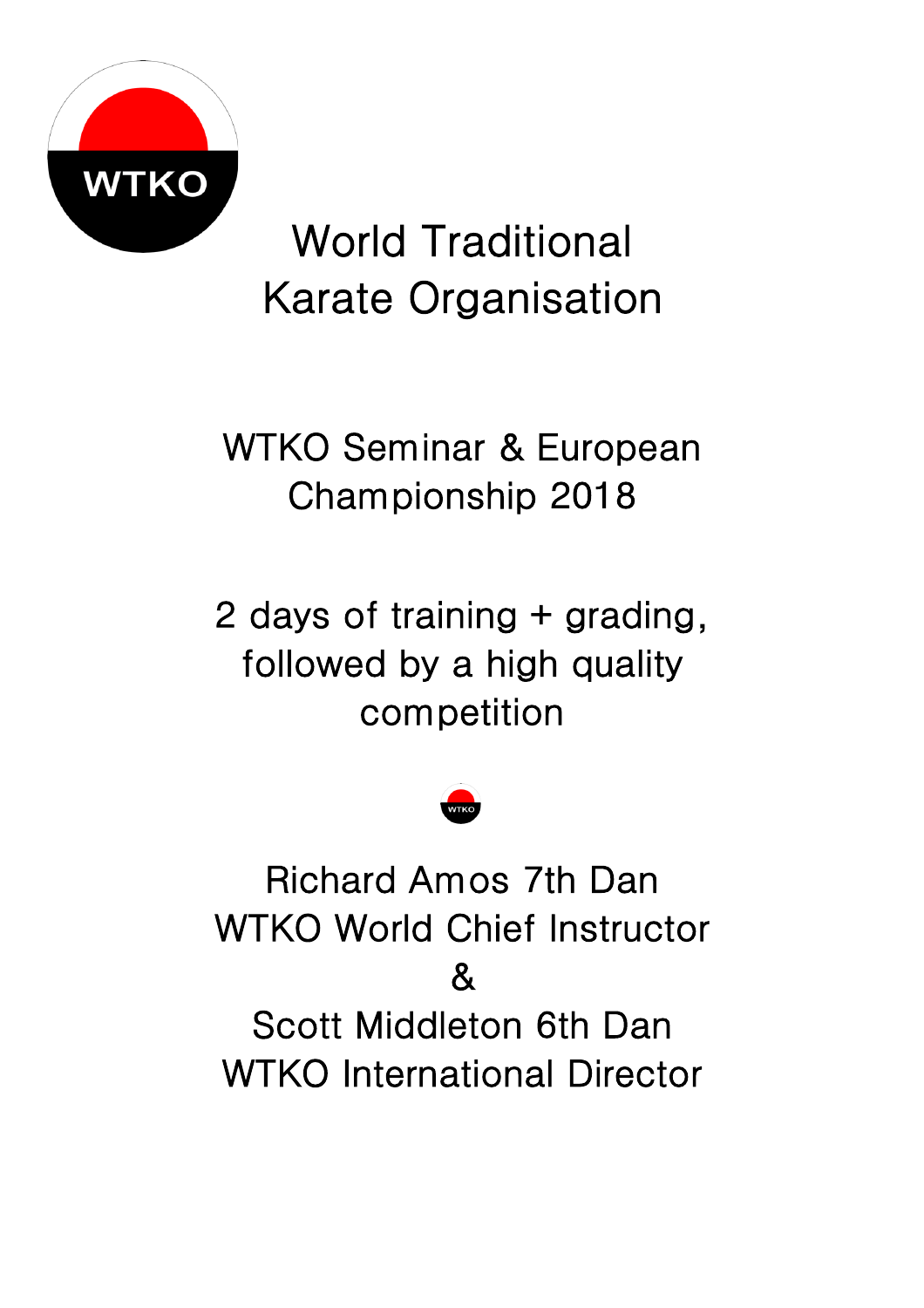## **Schedule**

Friday 23rd November – Seminar

18:00-19:30 Class (all grades) 20:00-21:30 Class (all grades) Location: Bishopstown GAA Hall, Cork.

### Saturday 24th November – Seminar

11:00-13:00 Class (all grades) 14:00-16:00 Class (all grades) 16:30 Grading  $(1st - 5th$  dan) Location: Hall 2, Mardyke Arena, Cork.

### Sunday 25th November – Tournament

09:00 Registration 10:00-12:00 Individual & team kata 13:00-16:00 Individual & team kumite 16:00-17:00 Awards Location: Mardyke Arena, Cork.

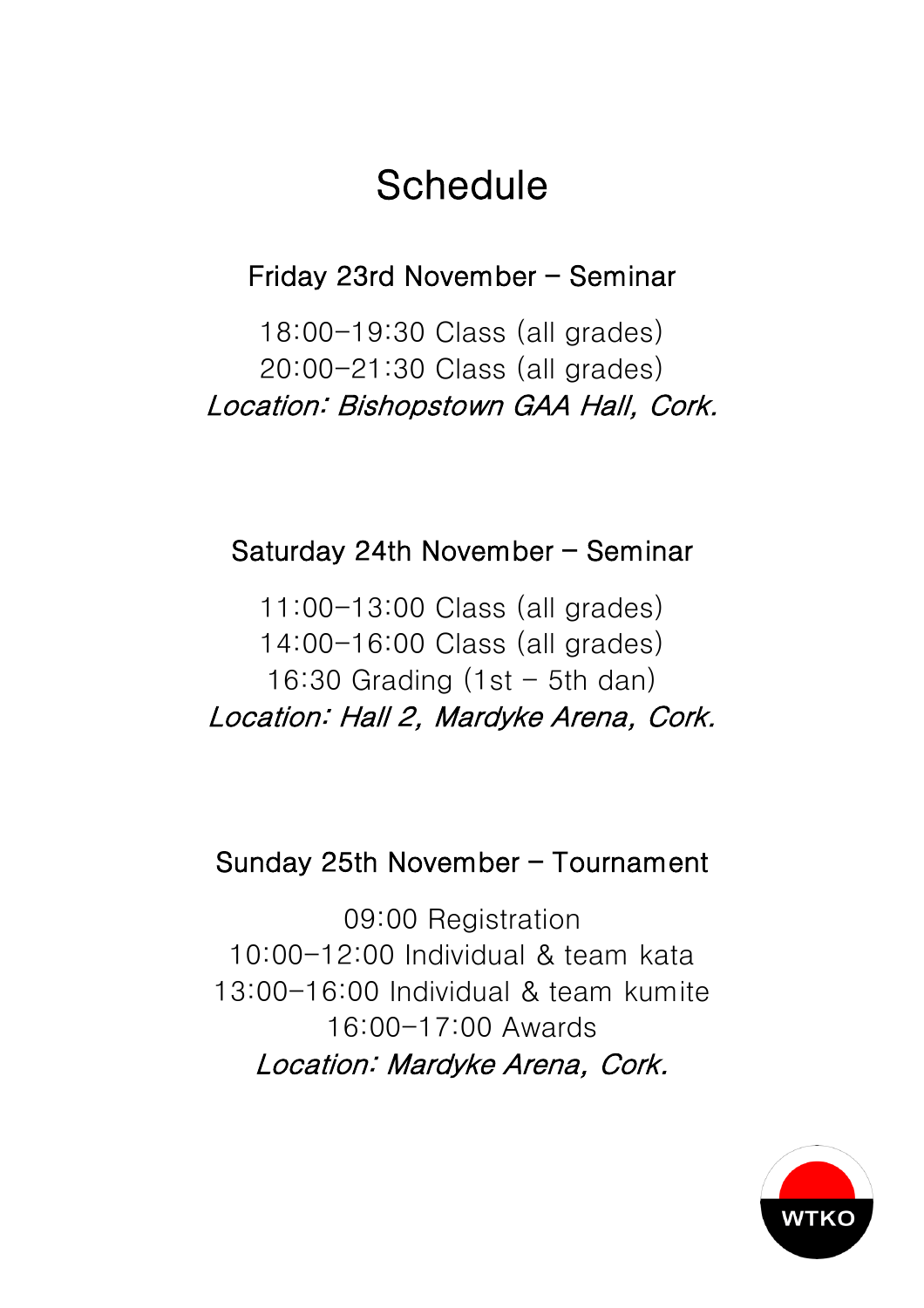# Competition Categories

## Individual events

- Cat.1 Kata 10-12 male
- Cat.2 Kata 10-12 female
- Cat.3 Kata 13-15 male
- Cat.4 Kata 13-15 female
- Cat.5 Kata 16-19 male
- Cat.6 Kata 16-19 female
- Cat.7 Kata 20-34 male
- Cat.8 Kata 20-34 female
- Cat.9 Kata 35+ male
- Cat.10 Kata 35+ female
- Cat.11 Kumite 10-12 male
- Cat.12 Kumite 10-12 female
- Cat.13 Kumite 13-15 male
- Cat.14 Kumite 13-15 female
- Cat.15 Kumite 16-19 male
- Cat.16 Kumite 16-19 female
- Cat.17 Kumite 20-34 male
- Cat.18 Kumite 20-34 female
- Cat.19 Kumite 35+ male
- Cat.20 Kumite 35+ female

## Team events

- Cat.21 Team kata 10-16 male
- Cat.22 Team kata 10-16 female
- Cat.23 Team kata 16+ male
- Cat.24 Team kata 16+ female
- Cat.25 Team kumite 16-19 male
- Cat.26 Team kumite 16-19 female
- Cat.27 Team kumite 20+ male
- Cat.28 Team kumite 20+ female

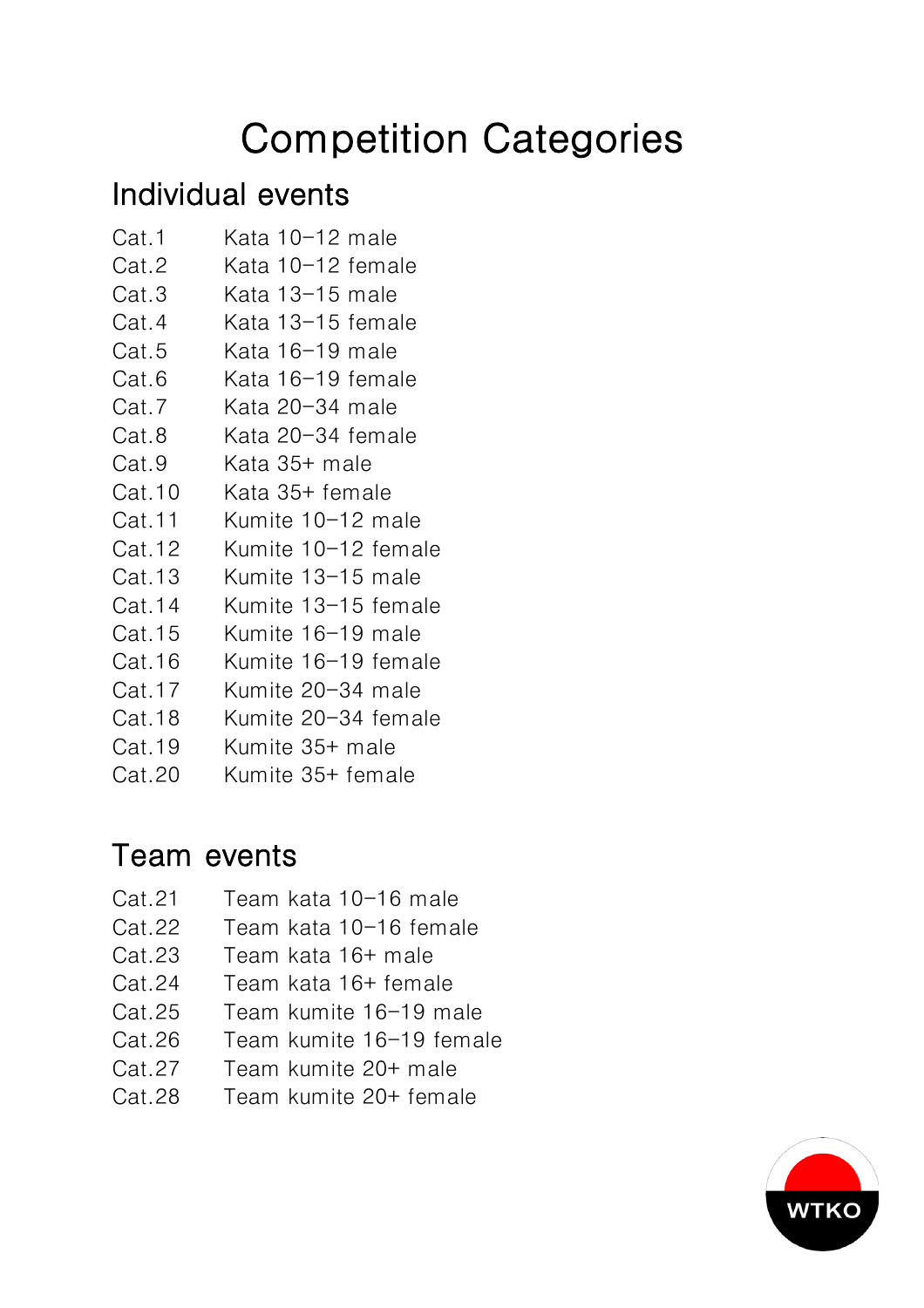## Competition Rules

The kumite-competition will follow standard Shobu Ippon Rules.

All protection needs to be WTKO approved.

The Kata-Competition will include all WTKO approved kata.

Traditional clean white karate dogi only.

Maximum of ONE badge allowed on their dogi.

All competitors are expected to behave in a manner appropriate for a traditional karate championship.

Bad behavior will result in immediate disqualification.

To ensure the fair & smooth running of the Competition

### ALL COUNTRIES MUST PROVIDE OFFICIALS.

All officials MUST wear Navy Blazer, White long sleeved shirt, Grey trousers or skirt and tie.

No wrist watches allowed in the competition area.